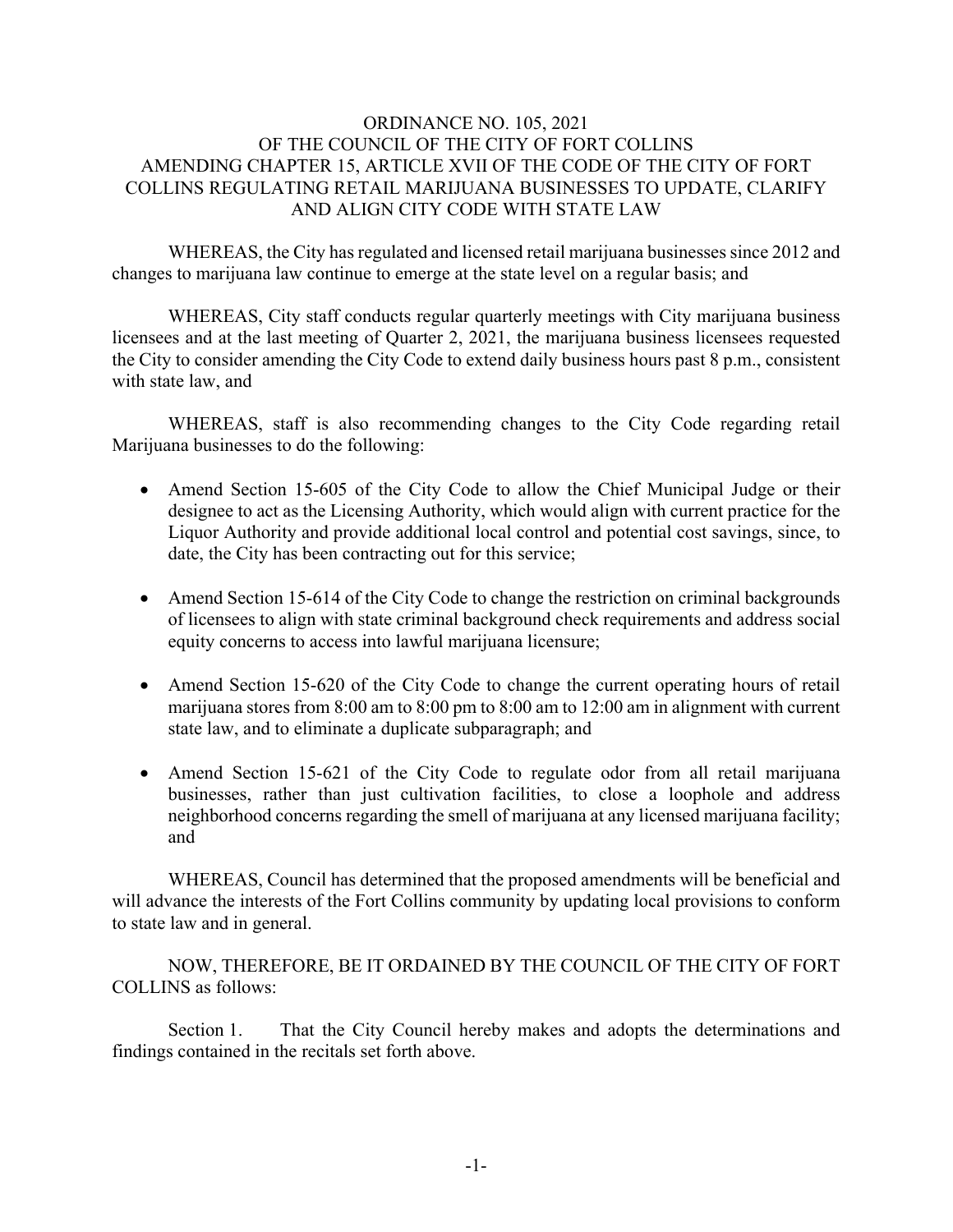Section 2. That Section 15-605 of the Code of the City of Fort Collins is hereby amended to read as follows:

### **Sec. 15-605. Composition.**

The Authority shall be a person appointed by the City Manager the Chief Municipal Judge or their designee.

 Section 3. That Section 15-614(3) of the Code of the City of Fort Collins is hereby amended to read as follows:

#### **Sec. 15-614. Persons prohibited as licensees.**

No license shall be issued to, held by or renewed by any of the following:

. . .

(3) Any natural person who has been released within the ten  $(10)$  three  $(3)$  years immediately preceding the application from any form of incarceration or court-ordered supervision, including a deferred sentence resulting from a conviction of any felony or any crime which under the laws of the State would be a felony; or any crime of which fraud or intent to defraud was an element, whether in the State or elsewhere;

. . .

 Section 4. That Section 15-620 of the Code of the City of Fort Collins is hereby amended to read as follows:

#### **Sec. 15-620. Prohibited acts.**

. . .

(f) It shall be unlawful for any licensee to sell marijuana or marijuana products at a licensed retail marijuana store at any time other than between the hours of 8:00 a.m. and 8:00 p.m. 12 a.m. daily.

 $(g)$  It shall be unlawful for any licensee to sell marijuana or marijuana products at a licensed retail marijuana store at any time other than between the hours of 8:00 a.m. and 8:00 p.m. daily.

Section 5. That Section 15-621(c) of the Code of the City of Fort Collins is hereby amended to read as follows:

# **Sec. 15-621. Visibility of activities; control of emissions.**

. . .